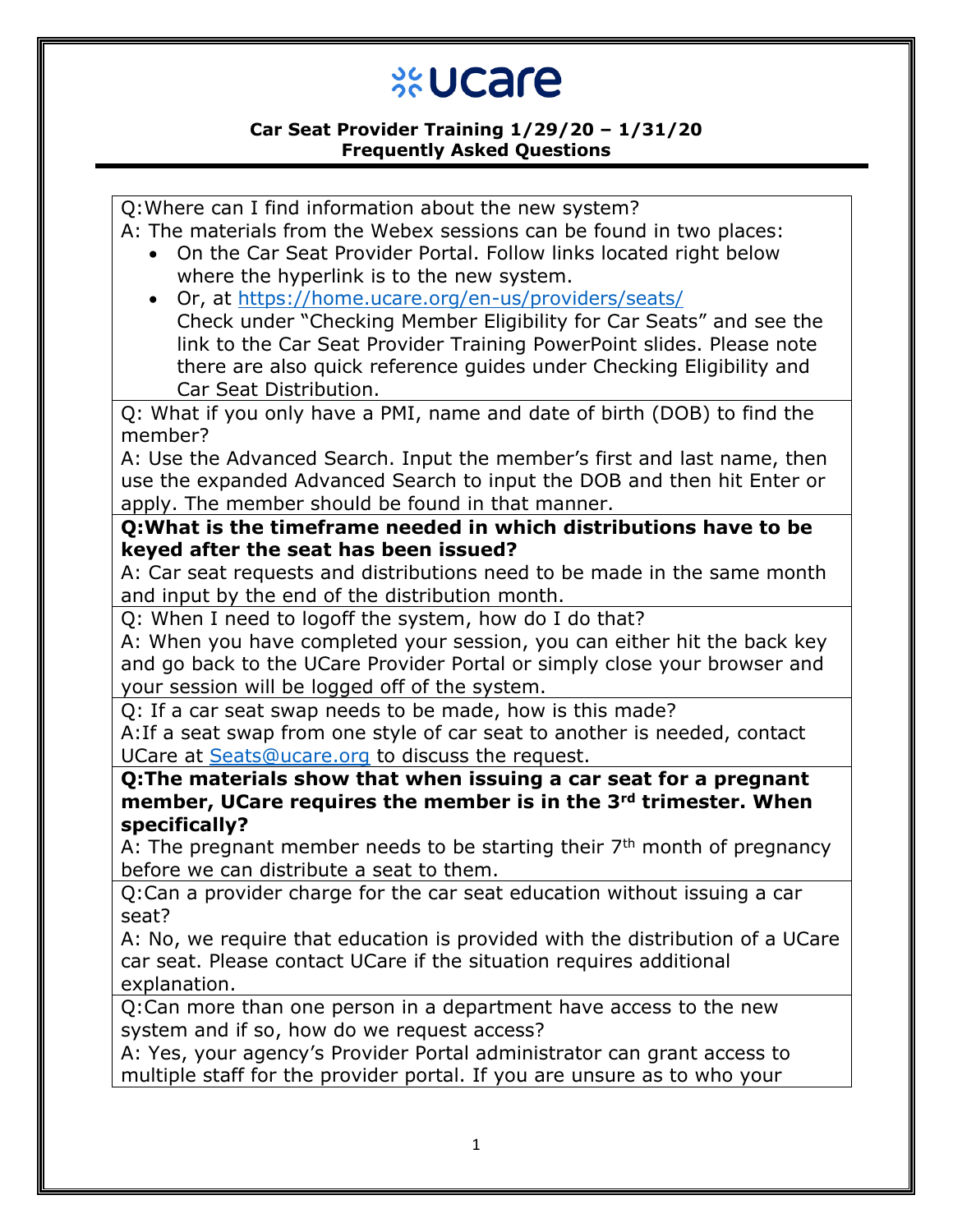administrator is, contact us at [SEATs@ucare.org](mailto:SEATs@ucare.org) and we can help you identify that person.

Q:What if a member becomes pregnant and was issued a car seat in her prior pregnancy and these were less than a year apart?

A: We typically would make an exception for the pregnant member, if appropriate. The member must be in her third trimester to receive the seat. Please contact [SEATS@ucare.org](mailto:SEATS@ucare.org) if an exception is needed.

Q:With having multiple techs at a single agency, do we need to add which tech gives the member the seat on the distribution page?

A: Our new process does not require you to input which technician provided the car seat education.

## **Q:Can you report car seat distributions more than one time per month?**

A: Yes, you can report your distributions in our new system at anytime of the month (does not have to be same day), as long as it is input during the distribution month. The excel reporting template will no longer be needed for distributions after Feb. 2<sup>nd</sup>.

Q:When inputting a request or distribution and it does not process, where it shows a 0 as the reward, how do I remedy this?

A: If you are seeing a zero under Reward after saving your "Load Activity", then refresh your page. If you are still seeing a zero after refreshing, then click on the arrow located on the far left column to display additional details, including the error code message. The message should indicate what error was made. Refer to the PowerPoint slides for how to re-enter a request.

Q: If there is an error message on my request or distribution and I have to re-input and load the activity again (correcting my original error), I am now getting an error message about a duplicate entry. Why is this happening? A: The system believes that the same activity is being entered again. To resolve, input your data making sure to add a character at the end of the Reference Number on the load activity screen (add a 2 or 3) and then you will be able to save this activity.

**Q: What if you distributed the car seat on the last day of the month or forgot to put the distribution by the end of the month?**

A: If you have to report your distribution after the month that the distribution occurred, then you will need to contact UCare to troubleshoot the issue. If possible, please enter the distribution during the distribution month.

Q: Do we only report our inventory when we place an order on the new car seat order form?

A: Yes, starting Feb. 3rd.

Q: If we do not give out a seat to a member, do we still need to do the monthly report?